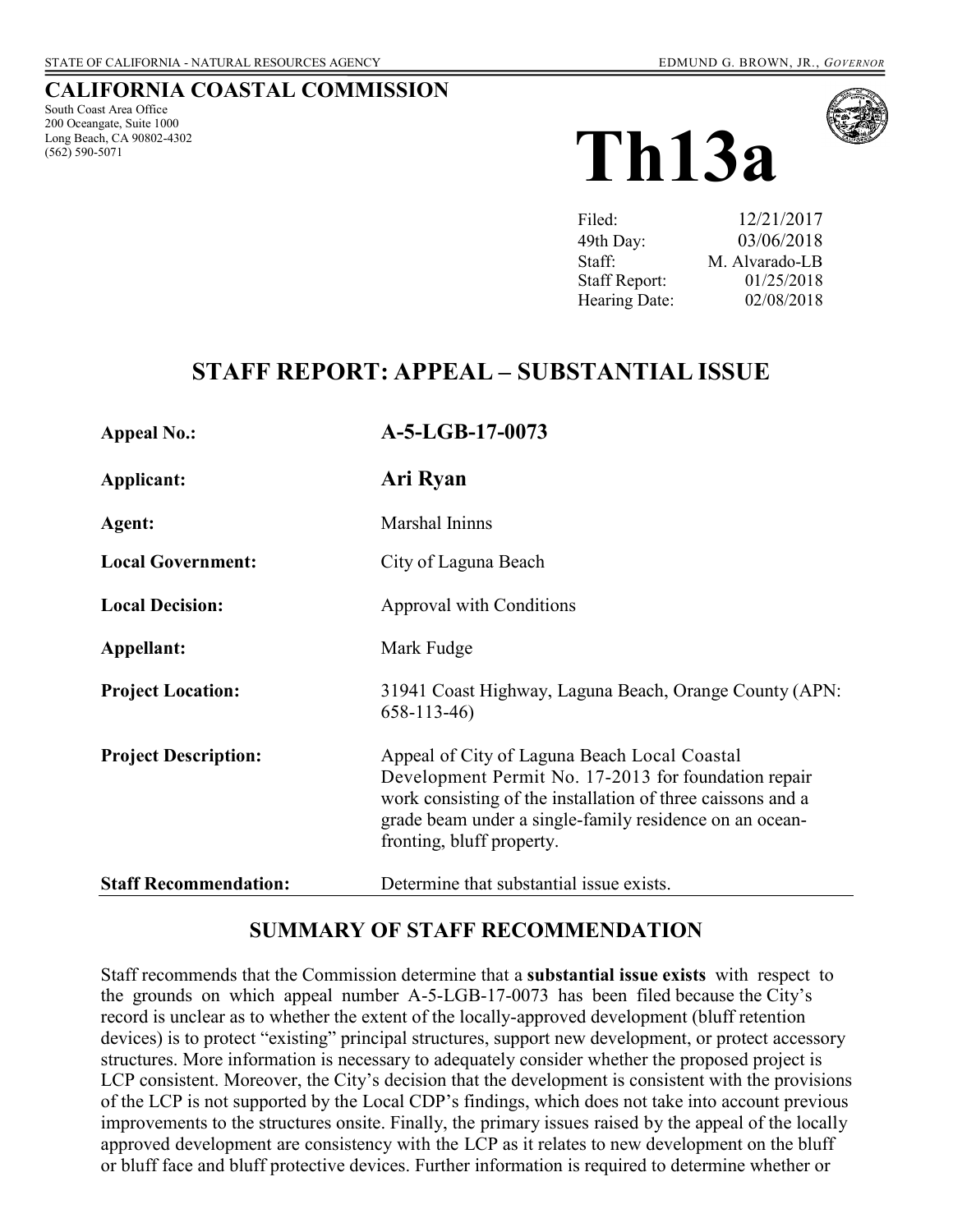not the project is consistent with the relevant policies of the LCP.

The City's action on Local CDP No. 17-2013 would approve foundation repair work at 31941 Coast Highway in Laguna Beach. The subject site is an approximately 7,400 sq. ft. ocean-fronting lot located on the bluff above Thousand Steps public beach in the South Laguna area.

Staff recommends that the Commission find a **substantial issue** exists for the reasons summarized above, and described in greater detail in the body of this report.

**IMPORTANT NOTE:** The Commission will not take testimony on this "substantial issue" recommendation unless at least three commissioners request it. The Commission may ask questions of the applicant, any aggrieved person, the Attorney General or the executive director prior to determining whether or not to take testimony regarding whether the appeal raises a substantial issue. (14 CCR § 13115(c).) If the Commission takes testimony regarding whether the appeal raises a substantial issue, testimony is generally and at the discretion of the Chair limited to 3 minutes total per side. Only the applicant, persons who opposed the application before the local government (or their representatives), and the local government shall be qualified to testify during this phase of the hearing. Others may submit comments in writing. (14 CCR § 13117.) If the Commission finds that the appeal raises a substantial issue, the de novo phase of the hearing will occur at a future Commission meeting, during which it will take public testimony.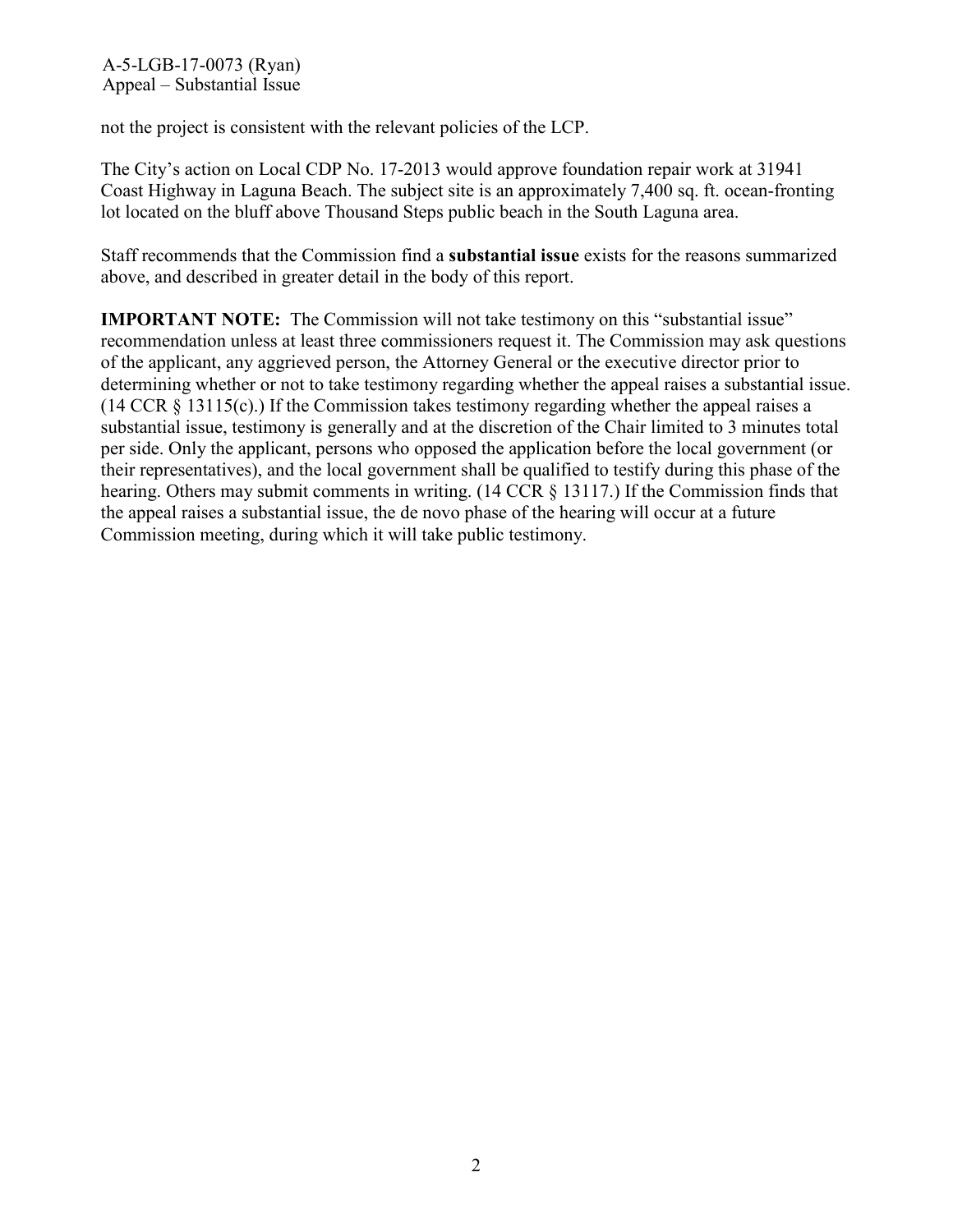# **TABLE OF CONTENTS**

## **EXHIBITS**

- Exhibit 1 Project Location
- Exhibit  $2$  Project Plans
- Exhibit 3 Appeal
- Exhibit 4 [Local CDP No. 17-2013 & Design Review No. 17-2012](https://documents.coastal.ca.gov/reports/2018/2/th13a/th13a-2-2018-exhibits.pdf)
- Exhibit 5 City Resolution for local CDP No. 17.37
- Exhibit 6 Response Letter from Applicant's Agent to Appeal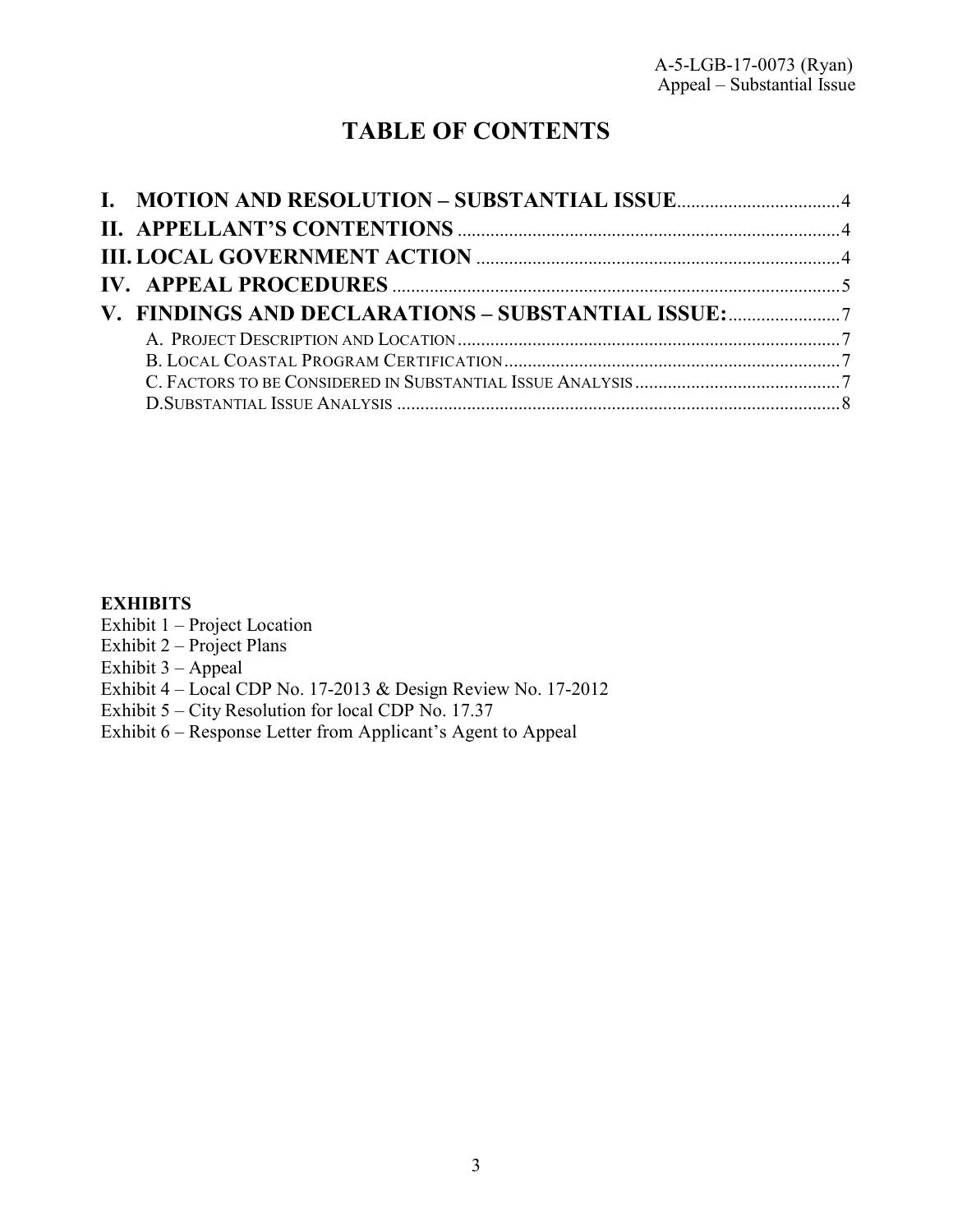## <span id="page-3-0"></span>**I. MOTION AND RESOLUTION – SUBSTANTIAL ISSUE**

**Motion:** *I move that the Commission determine that Appeal No. A-5-LGB-17-0073 raises NO Substantial Issue with respect to the grounds on which the appeal has been filed under § 30603 of the Coastal Act.*

Staff recommends a **NO** vote. Failure of this motion will result in a de novo hearing on the application, and adoption of the following resolution and findings. Passage of this motion will result in a finding of No Substantial Issue and the local action will become final and effective. The motion passes only by an affirmative vote of the majority of the appointed Commissioners present.

#### **Resolution**:

*The Commission hereby finds that Appeal No. A-5-LGB-17-0073 presents a SUBSTANTIAL ISSUE with respect to the grounds on which the appeal has been filed under Section 30603 of the Coastal Act regarding consistency with the certified Local Coastal Plan and/or the public access policies of the Coastal Act*.

## <span id="page-3-1"></span>**II. APPELLANT'S CONTENTIONS**

The Commission received a notice of final local action for City of Laguna Beach Local Coastal Development Permit (CDP) No. 17-2013 on December 14, 2017. Local CDP No. 17-2013 approves residential foundation repair work, including installation of three caissons and a grade beam on an ocean-fronting, bluff property.

On December 21, 2017, the appeal was filed by Mr. Mark Fudge **[\(Exhibit 3\)](https://documents.coastal.ca.gov/reports/2018/2/th13a/th13a-2-2018-exhibits.pdf)**. Mr. Fudge contends that the City's approval does not comply with the City's certified LCP. More specifically, he raises the following concerns with the proposed development:

- 1) The 2016 City-approved remodel to the existing residence now constitutes a 'major remodel'.
- 2) The City failed to condition the permit to require waiver of bluff protective devices to protect new development.
- 3) The approved development is likely sited on the bluff face inconsistent with the LCP policy relating to new development on a coastal bluff and/or bluff face; a bluff edge determination is necessary. In addition, the residence should be brought to conformity with all setback requirements.
- 4) Because the proposed caissons are bluff protective devices, the City should have considered all reasonable and feasible alternatives.
- 5) The site has a history of unpermitted development. The City failed to address removal of unpermitted development.

## <span id="page-3-2"></span>**III. LOCAL GOVERNMENT ACTION**

On October 12, 2017, the City of Laguna Beach Design Review Board held a public hearing on the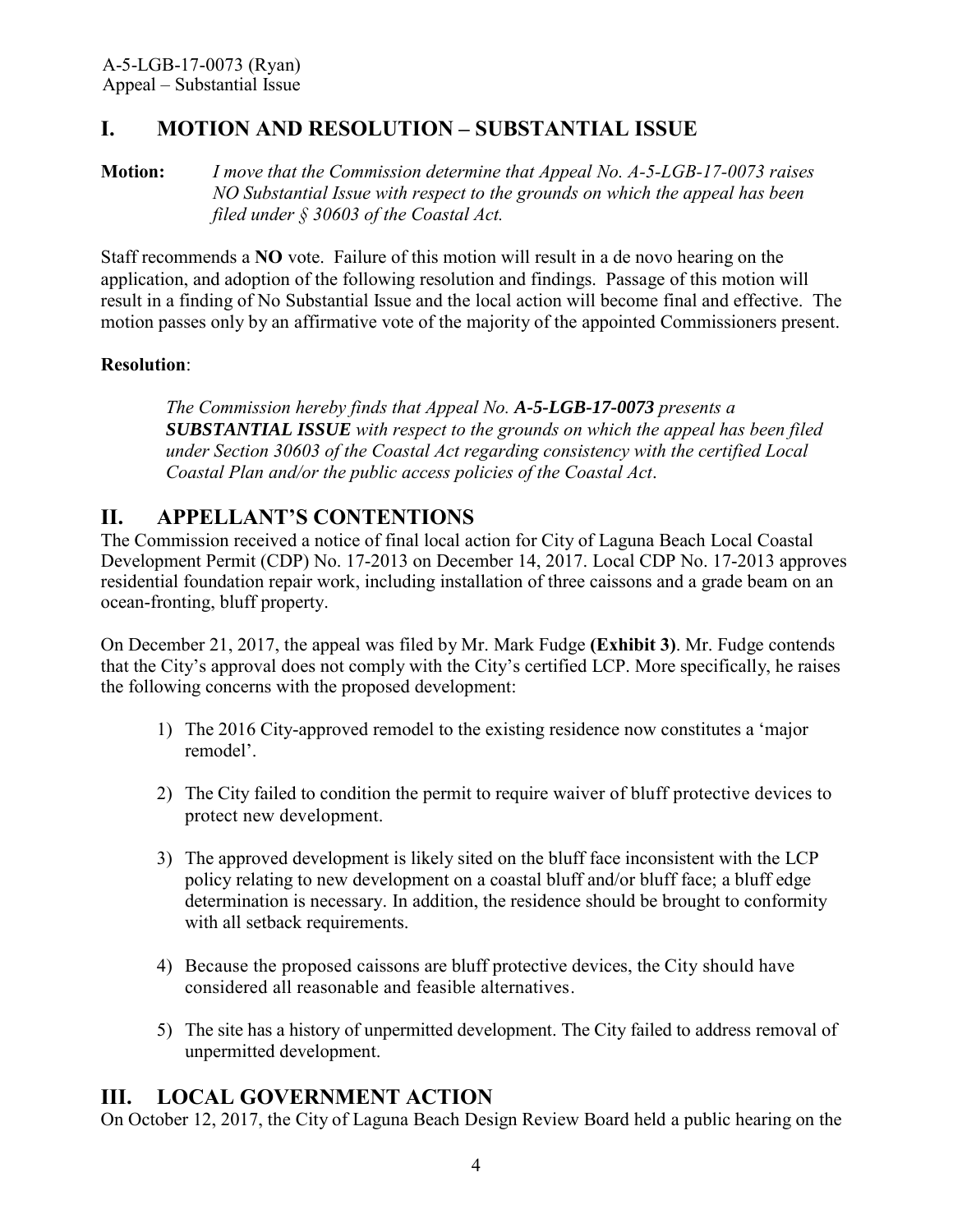proposed project and approved Local Coastal Development Permit (CDP) No. 17-2013, Design Review 17-2012, and Variance 17-2011 (**[Exhibit 4](https://documents.coastal.ca.gov/reports/2018/2/th13a/th13a-2-2018-exhibits.pdf)**).

The project description of the Resolution CDP 17.37 (**[Exhibit 5](https://documents.coastal.ca.gov/reports/2018/2/th13a/th13a-2-2018-exhibits.pdf)**) approving Local CDP No. 17-2013 reads as follows:

"Permission is granted in the R-1 zone for a foundation repair work within the blufftop setback."

The City's approval includes standard/generally applied conditions to address water quality, landscaping, tree preservation, construction impact mitigations, and grading.

A CEQA Categorical Exemption was adopted by the Review Board. The Coastal Commission's South Coast District Office received the notice of final action on December 14, 2017. On December 21, 2017 the appeal was filed by Mr. Mark Fudge (**[Exhibit 3](https://documents.coastal.ca.gov/reports/2018/2/th13a/th13a-2-2018-exhibits.pdf)**) during the ten (10) working day appeal period. No other appeals were received. The City and applicant were notified of the appeal by Commission staff in a letter dated December 22, 2017. The City failed to forward its record for the permit to the Commission staff in time for the writing of this staff report.

Commission staff has received a letter from Mr. Laurence P. Nokes on behalf of the applicant in response to the appeal and the issues raised (**[Exhibit 6](https://documents.coastal.ca.gov/reports/2018/2/th13a/th13a-2-2018-exhibits.pdf)**).

## <span id="page-4-0"></span>**IV. APPEAL PROCEDURES**

After certification of Local Coastal Programs (LCP), the Coastal Act provides for limited appeals to the Coastal Commission of certain local government actions on coastal development permits. Development approved by cities or counties may be appealed if they are located within certain geographic appealable areas, such as those located between the sea and the first public road paralleling the sea or within 100 feet of any wetland, estuary, or stream, or within 300 feet of the top of the seaward face of a coastal bluff. Furthermore, developments approved by counties may be appealed if they are not a designated "principal permitted use" under the certified LCP. Finally, any local government action on a proposed development that would constitute a major public work or a major energy facility may be appealed, whether approved or denied by the city or county [Coastal Act Section 30603(a)].

Section 30603 of the Coastal Act states in relevant part:

- *(a) After certification of its Local Coastal Program, an action taken by a local government on a Coastal Development Permit application may be appealed to the Commission for only the following types of developments:*
	- *(1) Developments approved by the local government between the sea and the first public road paralleling the sea or within 300 feet of the inland extent of any beach or of the mean high tide line of the sea where there is no beach, whichever is the greater distance.*
	- *(2) Developments approved by the local government not included within paragraph (1) that are located on tidelands, submerged lands, public trust lands, within 100*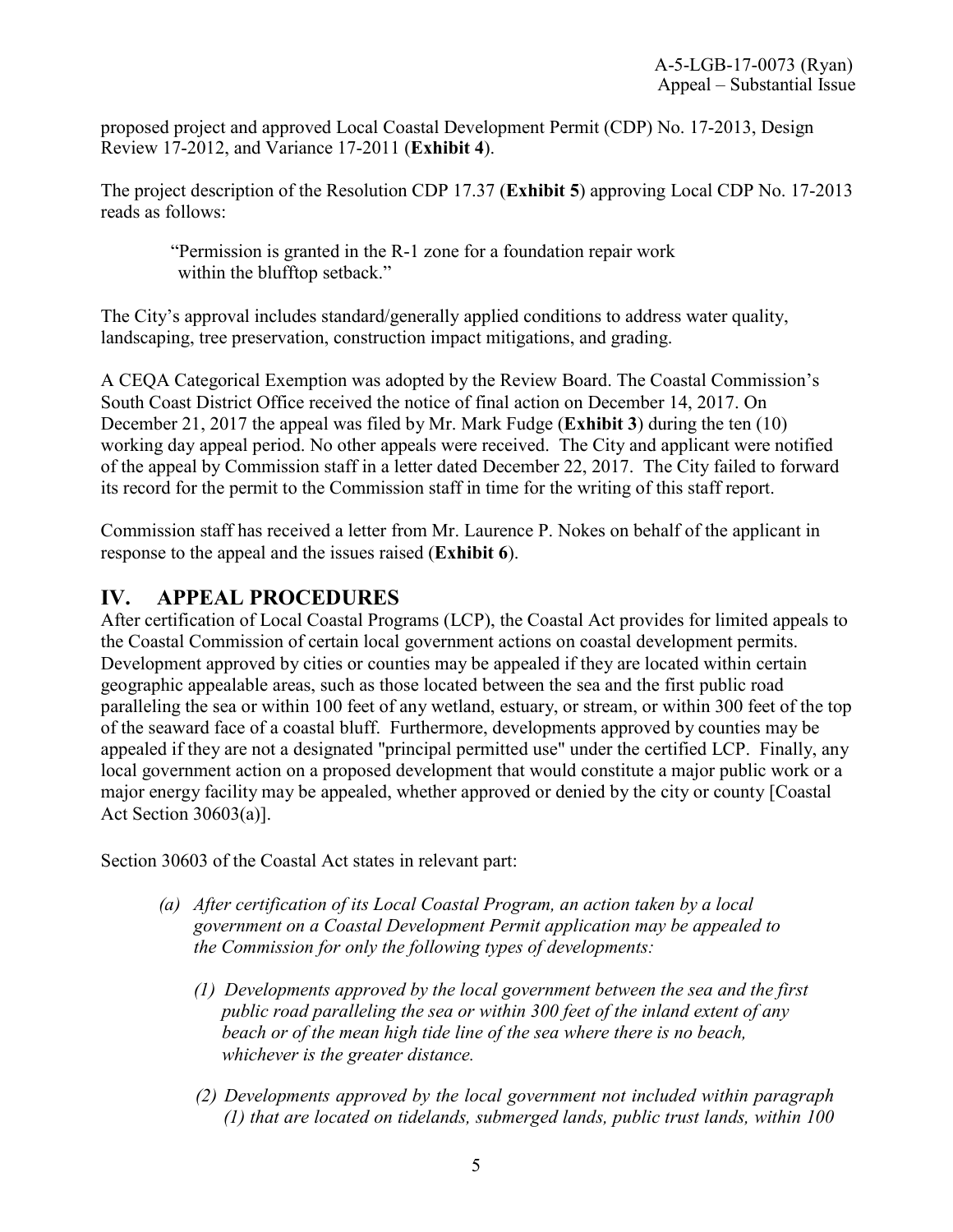*feet of any wetland, estuary, stream, or within 300 feet of the top of the seaward face of any coastal bluff.*

Section  $30603(a)(1)$  of the Coastal Act establishes the project site as being in an appealable area because it is located between the sea and the first public road paralleling the sea and within 300 feet of the inland extent of any beach. The project site would also qualify as an appealable area based on Section 30603(a)(2) because of its location on the bluff. The issues raised in the subject appeal, on which the Commission finds there is a substantial issue as described further below, apply to proposed development located in the appeals area.

#### **Grounds for Appeal**

The grounds for appeal of an approved local CDP in the appealable area are stated in Section 30603(b)(1), which states:

*(b)(1) The grounds for an appeal pursuant to subdivision (a) shall be limited to an allegation that the development does not conform to the standards set forth in the certified Local Coastal Program or the public access policies set forth in this division.*

Section 30625(b)(2) of the Coastal Act requires a de novo hearing of the appealed project unless the Commission determines that no substantial issue exists with respect to the grounds on which an appeal has been filed pursuant to Section 30603(a) of the Coastal Act. If Commission staff recommends a finding of substantial issue, and there is no motion from the Commission to find no substantial issue, the substantial issue question will be considered presumed, and the Commission will proceed to the de novo public hearing on the merits of the project. The de novo hearing will be scheduled at a subsequent Commission hearing. A de novo public hearing on the merits of the project uses the certified LCP as the standard of review. (Coastal Act Section 30604(b).) In addition, for projects located between the first public road and the sea, a specific finding must be made at the de novo stage of the appeal that any approved project is consistent with the public access and recreation policies of the Coastal Act. (*Id*. Section 30604(c).) Sections 13110-13120 of Title 14 of the California Code of Regulations further explain the appeal hearing process.

#### **Qualifications to Testify before the Commission**

If the Commission, by a vote of 3 or more Commissioners, decides to hear arguments and vote on the substantial issue question, proponents and opponents will have an opportunity to address whether the appeal raises a substantial issue. The time limit for public testimony will be set by the chair at the time of the hearing. As noted in Section 13117 of Title 14 of the California Code of Regulations, the only persons qualified to testify before the Commission at the substantial issue portion of the appeal process are the applicant(s), persons who opposed the application before the local government (or their representatives), and the local government. In this case, the City's record reflects that Mr. Mark Fudge opposed the project in person at the local hearing. Testimony from other persons must be submitted in writing.

Upon the close of the public hearing, the Commission will vote on the substantial issue matter. It takes a majority of Commissioners present to find that no substantial issue is raised by the local approval of the subject project. If the Commission finds that the appeal raises a substantial issue, the de novo phase of the hearing will follow at a later date during which the Commission will take public testimony.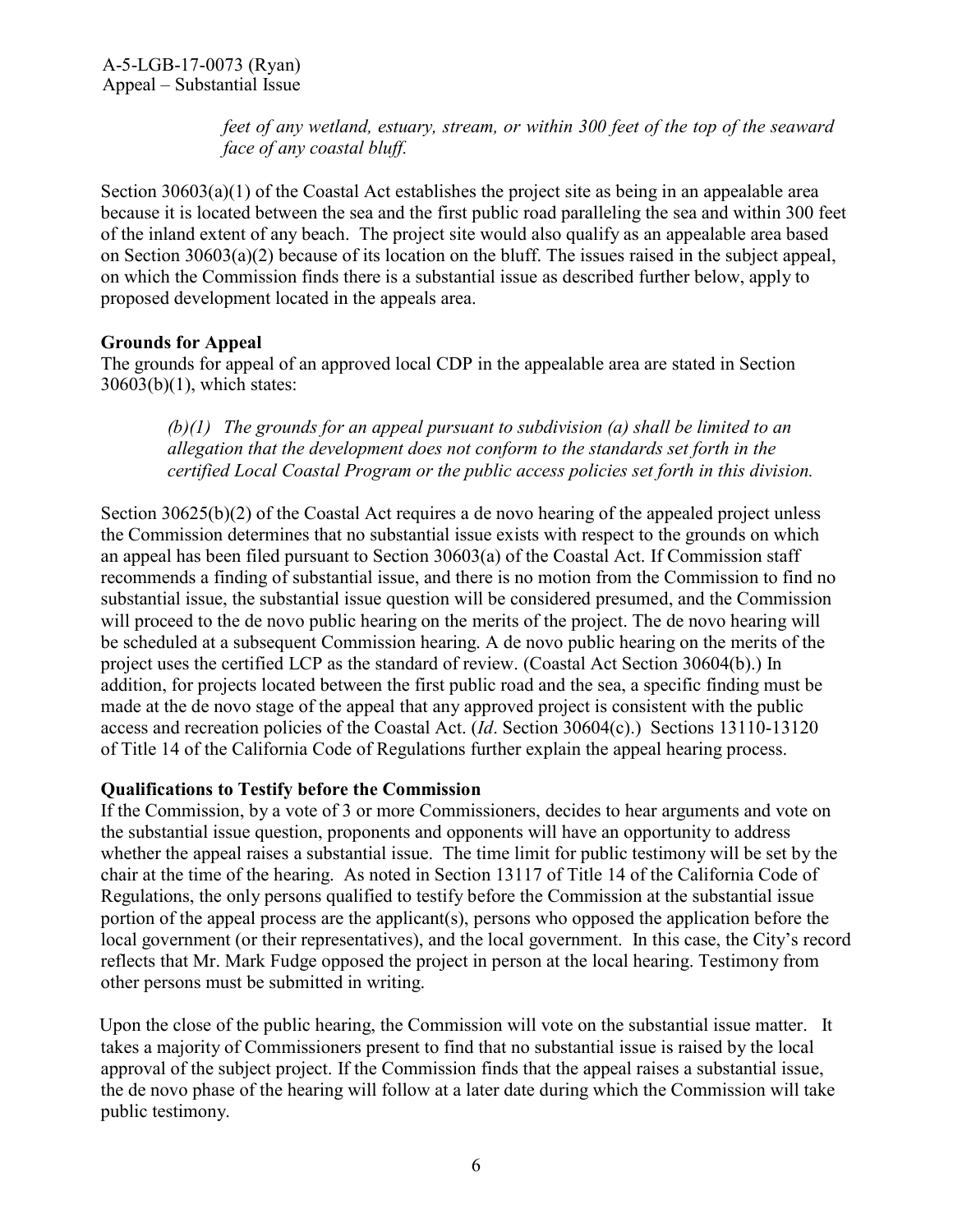## <span id="page-6-0"></span>**V. FINDINGS AND DECLARATIONS – SUBSTANTIAL ISSUE**

### <span id="page-6-1"></span>**A. PROJECT DESCRIPTION AND LOCATION**

The applicant proposes foundation repair work consisting of the installation of three 36-in. diameter caissons and a grade beam below grade under the seaside deck of a single-family residence **[\(Exhibit 2\)](https://documents.coastal.ca.gov/reports/2018/2/th13a/th13a-2-2018-exhibits.pdf)**.

The project site is a 7,381 sq. ft. oceanfront lot located at 31941 Coast Highway, Laguna Beach, Orange County (**[Exhibit 1](https://documents.coastal.ca.gov/reports/2018/2/th13a/th13a-2-2018-exhibits.pdf)**). The site is located above Thousand Steps Beach in South Laguna Beach between the first public road (Coast Highway) and the sea. The subject property fronts 36 ft. along Coast Highway and extends 240 ft. seaward down a steep slope to the sandy beach. The site is currently developed with a primary residence and a two-car garage on the bluff, and a detached beach house on the sand below at the base of the bluff. A funicular tram on the site provides private access between the primary residence and the beach house. No work is proposed as part of the locally approved coastal development permit subject to this appeal to the beach house.

Single-family residences on oceanfront and bluffs characterize the surrounding area. Public access from Coast Highway to the beach is available via a public access stairway located approximately 300 feet downcoast of the project site.

#### <span id="page-6-2"></span>**B. LOCAL COASTAL PROGRAM CERTIFICATION**

The City of Laguna Beach Local Coastal Program was certified on January 13, 1993. The City's LCP is comprised of a variety of planning documents including the Land Use Element (LUE), Conservation/Open Space Element, and Safety Element of the City's General Plan. The Implementation Plan (IP) portion is Title 25, the City's Zoning Code.

#### <span id="page-6-3"></span>**C. FACTORS TO BE CONSIDERED IN SUBSTANTIAL ISSUE ANALYSIS**

Section 30625(b)(2) of the Coastal Act requires a de novo hearing of the appealed project unless the Commission determines that no substantial issue exists with respect to the grounds on which the appeal has been filed pursuant to Section 30603(a) of the Coastal Act. The term "substantial issue" is not defined in the Coastal Act or its implementing regulations. Section 13115(b) of the Commission's regulations simply indicates that the Commission will hear an appeal unless it "finds that the appeal raises no significant question." In previous decisions on appeals, the Commission has considered the following factors.

- 1. The degree of factual and legal support for the local government's decision that the development is consistent or inconsistent with the relevant provisions of the Coastal Act;
- 2. The extent and scope of the development as approved or denied by the local government;
- 3. The significance of the coastal resources affected by the decision;
- 4. The precedential value of the local government's decision for future interpretations of its LCP; and,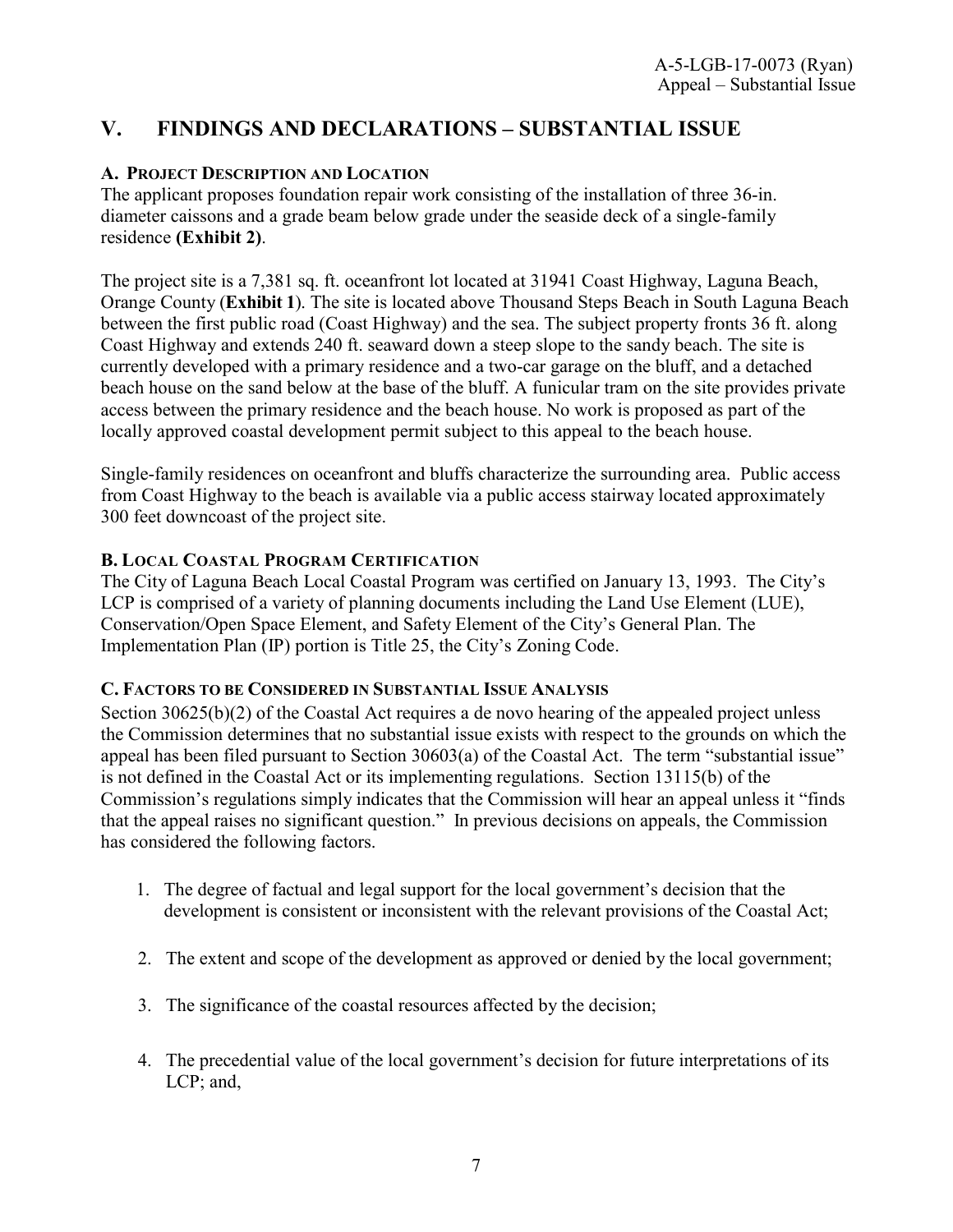5. Whether the appeal raises local issues, or those of regional or statewide significance.

Even when the Commission chooses not to hear an appeal, appellants nevertheless may obtain judicial review of the local government's coastal permit decision by filing petition for a writ of mandate pursuant to Code of Civil Procedure, Section 1094.5.

Staff is recommending that the Commission find that a substantial issue exists with respect to the grounds on which an appeal has been filed pursuant to Section 30603(a) of the Coastal Act.

## <span id="page-7-0"></span>**D. SUBSTANTIAL ISSUE ANALYSIS**

As stated in Section IV of this report, the local Coastal Development Permit (CDP) may be appealed to the Commission on the grounds that the proposed development does not conform to the standards set forth in the certified Local Coastal Program (LCP) or the public access policies of the Coastal Act. Pursuant to Section 30625(b)(2) of the Coastal Act, the Commission must assess whether the appeal raises a substantial issue with respect to the grounds on which the appeal has been filed pursuant to Section 30603(a) of the Coastal Act.

### **Relevant LCP Policies and Definitions**

### Land Use Element Glossary

*89. Major Remodel – alteration of or an addition to an existing building or structure that increases the square footage of the existing building or structure by 50% or more; or demolition, removal, replacement and/or reconstruction of 50% or more of the existing structure; greater specificity shall be provided in the Laguna Beach Municipal Code.* 

*101. Oceanfront Bluff Edge or Coastal Bluff Edge – The California Coastal Act and Regulations define the oceanfront bluff edge as the upper termination of a bluff, cliff, or seacliff. In cases where the top edge of the bluff is rounded away from the face of the bluff, the bluff edge shall be defined as that point nearest the bluff face beyond which a downward gradient is maintained continuously to the base of the bluff. In a case where there is a step like feature at the top of the bluff, the landward edge of the topmost riser shall be considered the bluff edge. Bluff edges typically retreat over time as a result of erosional processes, landslides, development of gullies, or by grading (cut). In areas where fill has been placed near or over the bluff edge, the original bluff edge, even if buried beneath fill, shall be taken to be the bluff edge.* 

*102. Oceanfront Bluff/Coastal Bluff -A bluff overlooking a beach or shoreline or that is subject to marine erosion. Many oceanfront bluffs consist of a gently sloping upper bluff and a steeper lower bluff or sea cliff. The term "oceanfront bluff' or "coastal bluff' refers to the entire slope between a marine terrace or upland area and the sea. The term "sea cliff' refers to the lower, near vertical portion of an oceanfront bluff.* 

Land Use Plan, Land Use Element Policies – Policy 7.3 *Design and site new development to protect natural and environmental sensitive resources,*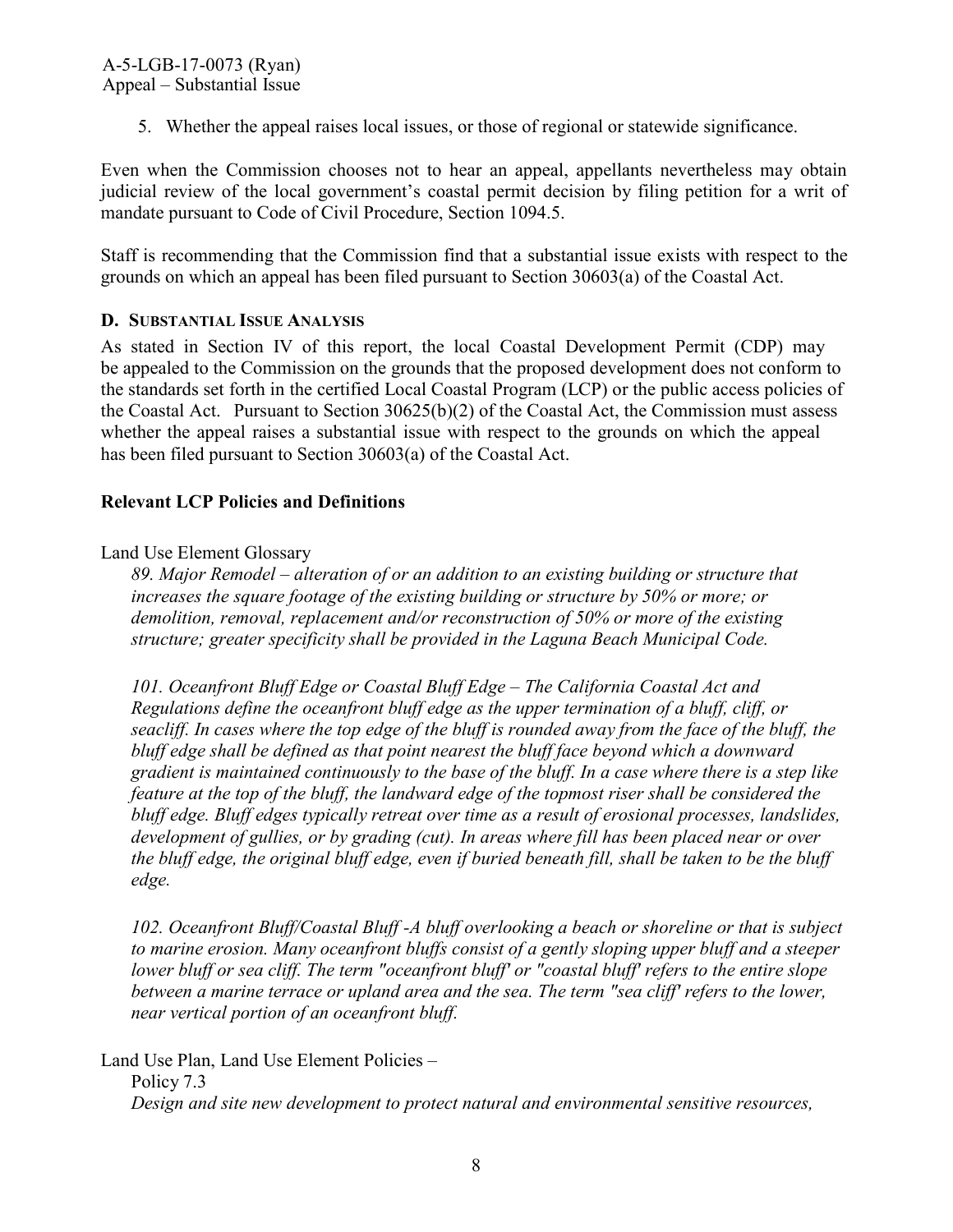*such as areas of unique scenic quality, public views, and visual compatibility with surrounding uses and to minimize natural landform alterations.*

Action 7.3.2 *Review all applications for new development to determine potential threats from coastal and other hazards.* 

Action 7.3.3 *Design and site new development to avoid hazardous areas and minimize risks to life and property from coastal and other hazards* 

Action 7.3.4 *Require new development to assure stability and structural integrity, and neither create nor contribute significantly to erosion, geologic stability, or destruction of the site or surrounding area or in any way require the construction of protective devices that would substantially alter natural landforms along bluffs and cliffs.* 

Action 7.3.5 *Prohibit development on oceanfront bluff faces, except public improvements providing public access, protecting coastal resources, or providing for public safety. Permit such improvements only when no feasible alternative exists and when designed and constructed to minimize landform alteration of the oceanfront bluff face, to not contribute to further erosion of the oceanfront bluff face and to be visually compatible with the surrounding area to the maximum extent feasible.* 

Action 7.3.6 *Require new development on oceanfront blufftop lots to incorporate drainage improvements, removal of and/or revisions to irrigation systems, and/or use of native or drought-tolerant vegetation into the design to minimize threats to oceanfront bluff recession.* 

Action 7.3.8 *On oceanfront bluff sites, require applications where applicable, to identify and removal all unpermitted and/or obsolete structures, including but not limited to protective devices, fences, walkways, and stairways, which encroach into oceanfront bluffs.* 

Action 7.3.9 *Ensure that new development, major remodels and additions to existing structures on oceanfront and oceanfront bluff sites do not rely on existing or future bluff/shoreline protection devices to establish geologic stability or protection from coastal hazards. A condition of the permit for all such new development on bluff property shall expressly require waiver of any such rights to a new bluff/shoreline protection device in the future and recording of said waiver on the title property as a deed restriction.* 

Action 7.3.10 *Allow oceanfront and oceanfront bluff homes, commercial structures, or other principal structures, that are legally nonconforming as to the oceanfront and/or oceanfront bluff edge setback, to be maintained and repaired; however, improvements that increase the size or degree of nonconformity, including but not limited to development that is classified as a major remodel pursuant to the definition in the Land Use Element Glossary, shall constitute new development and cause the pre-existing nonconforming oceanfront or oceanfront bluff structure to be brought into conformity with the LCP.* 

Action 7.3.12 *Site and design new structures to avoid the need for shoreline and/or*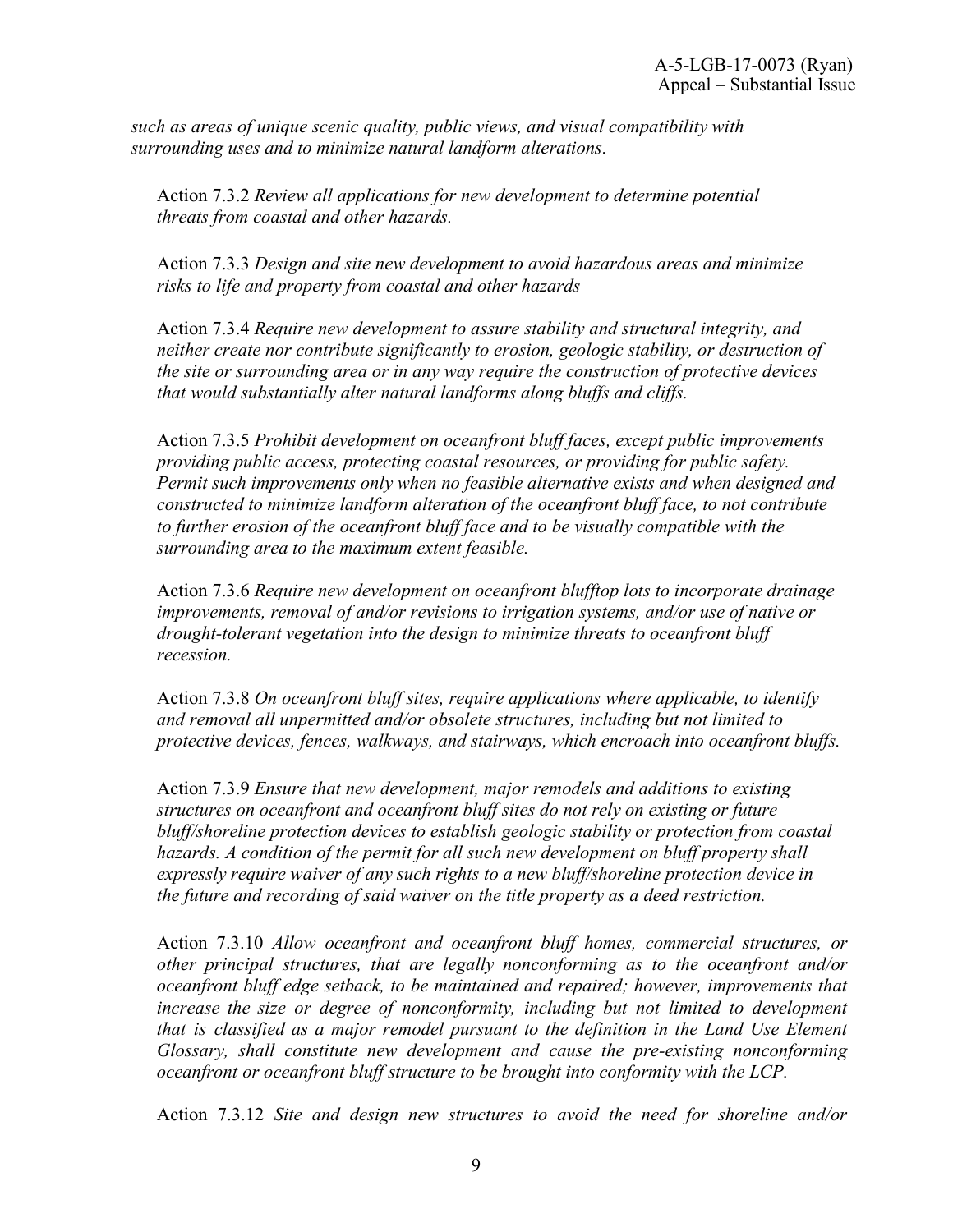*oceanfront bluff protective devices during the economic life of the structure (75 years).* 

Action 7.3.13 *Limit the use of shoreline/bluff protective devices to the minimum required to protect existing development in danger of erosion. Site and design any such protective devices as far landward as possible. "Existing development" for purposes of this policy shall consist only of a principal structure, e.g. residential dwelling, required garage, or second residential unit, and shall not include accessory or ancillary structures such as decks, patios, pools, tennis courts, cabanas, stairs, landscaping etc. No shoreline/bluff protective device shall be allowed for the sole purpose of protecting an accessory structure.* 

#### Policy 7.4

*Ensure that development, including subdivisions, new building sites and remodels with building additions, is evaluated to ascertain potential negative impacts on natural resources. Proposed development shall emphasize impact avoidance over impact mitigation. Any mitigation required due to an unavoidable negative impact should be located on-site, where feasible. Any off-site mitigation should be located within the City's boundaries close to the project, where feasible. (Similar to Policies 5.2 and 10.3)* 

#### Policy 7.7

*Protect marine resources by implementing methods to minimize runoff from building sites and streets to the City's storm drain system (e.g. on-site water retention).* 

#### Policy 10.2

*Design and site new development to protect natural and environmentally sensitive resources such as areas of unique scenic quality, public views, and visual compatibility with surrounding uses and to minimize landform alterations. (Same as Policy 7.3)* 

Action 10.2.1 *Adopt standards that require new development and related improvements to be located on the most suitable areas of the site so as to maximize safety and the preservation of sensitive resources.* 

Action 10.2.5 *On bluff sites, requires applications where applicable, to include a geologic/soils/geotechnical study that identifies any geologic hazards affecting the proposed project site, any necessary mitigation measures, and contain statements that eh project site is suitable for the proposed development and that the development will be safe from geologic hazard for its economic life. For development on oceanfront bluffs, such reports shall include slope stability analyses and estimates of the long-term average bluff retreat/erosion rate over the expected life of the development. Reports are to be prepared/signed by a licenses professional Engineering Geologist or Geotechnical Engineer.* 

Action 10.2.6 *Require all new development located on an oceanfront bluff top to be setback from the oceanfront bluff edge a sufficient distance to ensure stability, ensure that it will not be endangered by erosion, and to avoid the need for protective devices during the economic life of the structure (75 years). Such setbacks must take into consideration expected long- term bluff retreat over the next 75 years, as well as slope stability. The*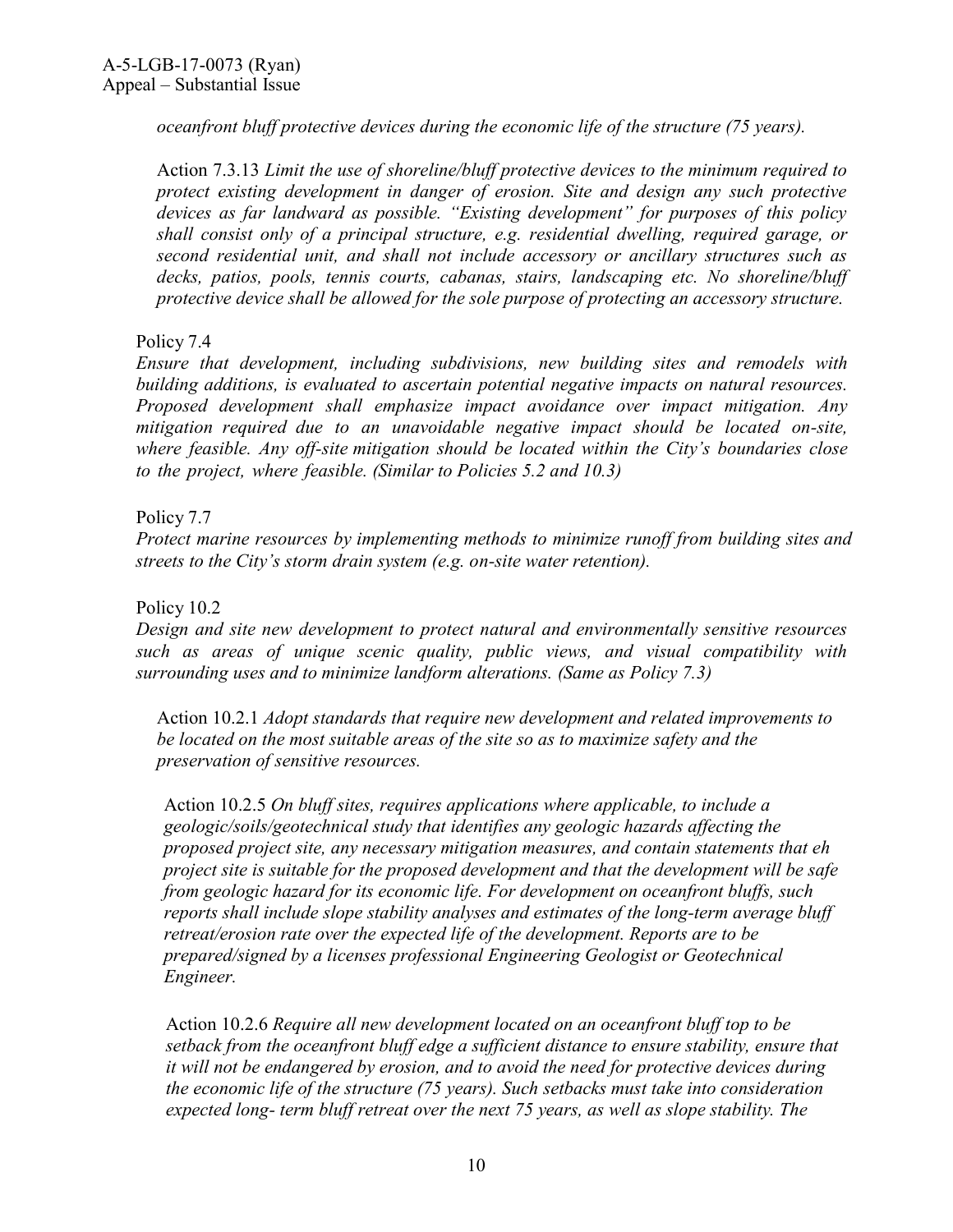*predicted bluff retreat shall be evaluated considering not only historical bluff retreat data, but also acceleration of bluff retreat made possible by continued and accelerated sea level rise, future increase in storm or EI Nino events, and any known site-specific conditions. To assure stability, the development must maintain a minimum factor of safety against landsliding of 1.5 (static) or 1.2 (pseudostatic, k=O.15 or determined through analysis by the geotechnical engineer) for the economic life of the structure.* 

Action 10.2.7 *Require all new development located on oceanfront bluffs to be sited in accordance with the stringline but not less than 25 feet from the bluff edge. This requirement shall apply to the principal structure and major accessory structures such as guesthouses and pools that require a structural foundation. The setback shall be increased where necessary to ensure geologic safety and stability of the development.* 

Action 10.2.8 *On oceanfront bluffs, require new minor accessory structures such as decks, patios and walkways that do not require structural foundations to be sited in accordance with stringline but not less than 10 feet from the bluff edge. Require accessory structures to be removed or relocated landward when threatened by erosion, geologic instability or other coastal hazards.* 

#### Policy 10.3

*Ensure all new development, including subdivisions, the creation of new building sites and remodels that involve building additions, is evaluated to ascertain potential negative impacts on natural resources, ESHA and existing adjacent development. Proposed development shall emphasize ESHA impact avoidance over impact mitigation. Any mitigation required due to unavoidable negative impact should be located on-site rather than off-site, where feasible. Any off-site mitigation should be located within the City's boundaries and in close proximity to the project. (Similar to Policies 7.4 and 5.2.)* 

Action 10.3.2 *Continue to require in-depth analysis of constraint issues for properties, especially those designated on the City's hazard maps so that the nature of the constraint and the best options for mitigation or avoidance will be considered at all stages of the approval process since these constraints may affect what development is appropriate for the property.* 

#### Open Space/Conservation Element Policies –

#### Policy 7K

*Preserve as much as possible the natural character of the landscape (including coastal bluffs, hillsides and ridgelines) by requiring proposed development plans to preserve and enhance scenic and conservation values to the maximum extent possible, to minimize impacts on soil mantle, vegetation cover, water resources, physiographic features, erosion problems, and require re-contouring and replanting where the natural landscape has been disturbed.* 

#### Policy 10A

*Require that plan review procedures recognize and avoid geologically unstable areas, floodprone lands, and slopes subject to erosion and slippage.*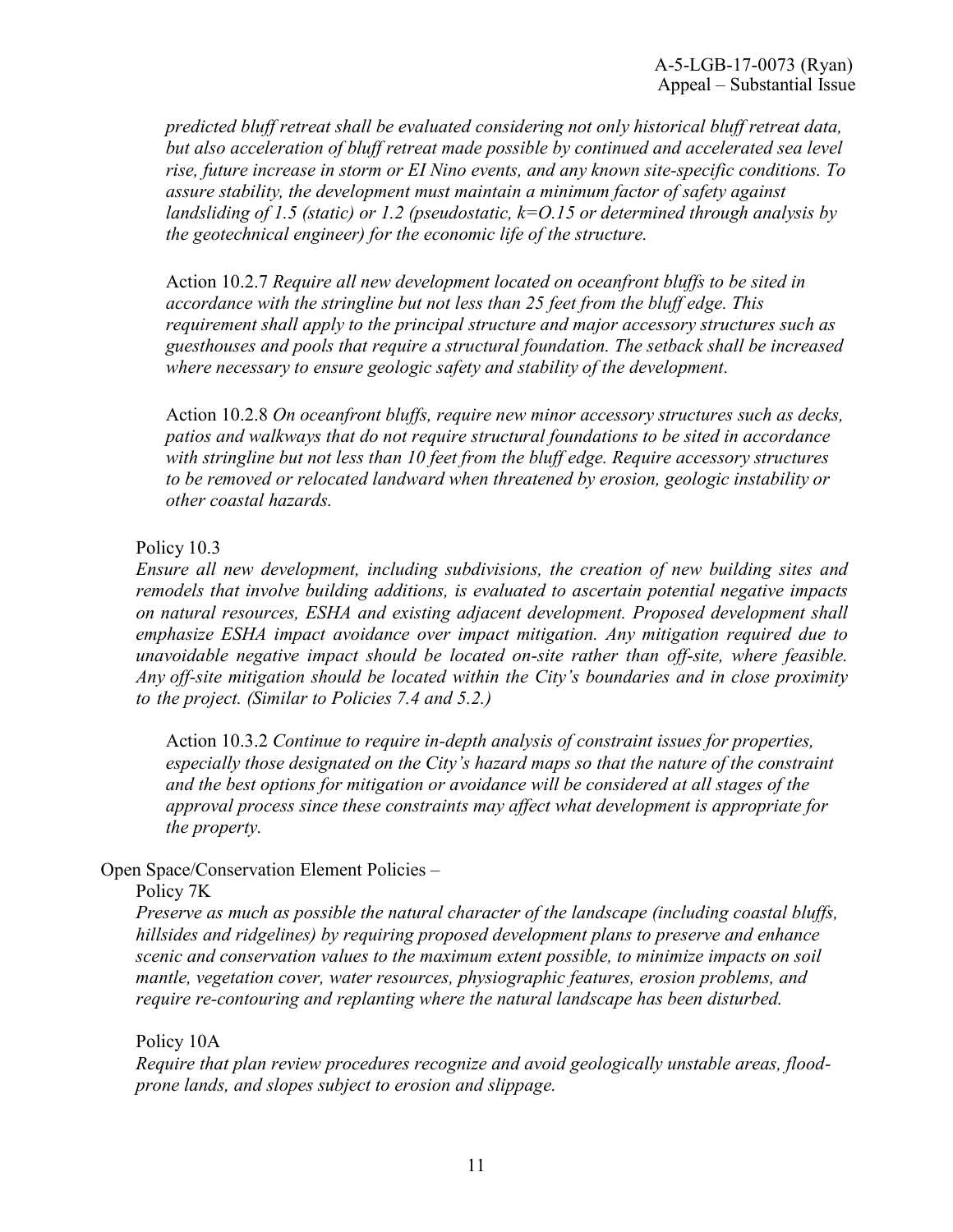#### Policy 10C

*Require projects located in geological hazard areas to be designed to avoid the hazards, where feasible. Stabilization of hazard areas for purposed of development shall only be permitted where there is no other alternative location or where such stabilization is necessary for public safety. The more unstable areas should be left ungraded and undeveloped, utilizing land use designations such as Open Space.* 

#### Policy 10E

*Development in the areas designated "Residential/Hillside Protection" on the Land Use Plan Map or within potential geologic hazard areas identified on the Geological Conditions Map of the Open Space/Conservation Element shall not be permitted unless a comprehensive geological and soils report is prepared pursuant to Title 22 of the City's Municipal Code, and adequate mitigation measures have been approved and implemented by the City's geologist. For projects located in areas subject to hazards as identified on the Geologic Conditions Map or subject to erosion, landslide or mudslide, earthquake, flooding or wave damage hazards confirmed by a geologic assessment, as a condition of approval or new development a waiver of liability shall be required through a deed restriction.* 

Laguna Beach Municipal Code, Title 25 Zoning, Chapter 25.07 Coastal Development Permits – Section 25.07.006 Definitions:

*(F) "Environmentally sensitive area" means any area in which plant or animal life or their habitats are either rare or especially valuable because of their special nature or role in an ecosystem and which could be easily disturbed or degraded by human activities and development.* 

#### Section 25.07.012 Procedures:

*Each coastal development permit application shall be processed in accordance with the following requirements.* 

*(G) Findings. A coastal development permit application may be approved or conditionally approved only after the approving authority has reviewed the development project and made all the following findings:*

*(1) The project is in conformity with all the applicable provisions of the general plan, including the certified local coastal program and any applicable specific plans;* 

*(2) Any development located between the sea and the first public road paralleling the sea is in conformity with the certified local coastal program and with the public access and public recreation policies of Chapter 3 of the Coastal Act;*

*(3) The proposed development will not have any significant adverse impacts within the meaning of the California Environmental Quality Act* 

Staff is recommending that the Commission find that a substantial issue exists with respect to the grounds on which an appeal has been filed pursuant to Section 30603(a) of the Coastal Act.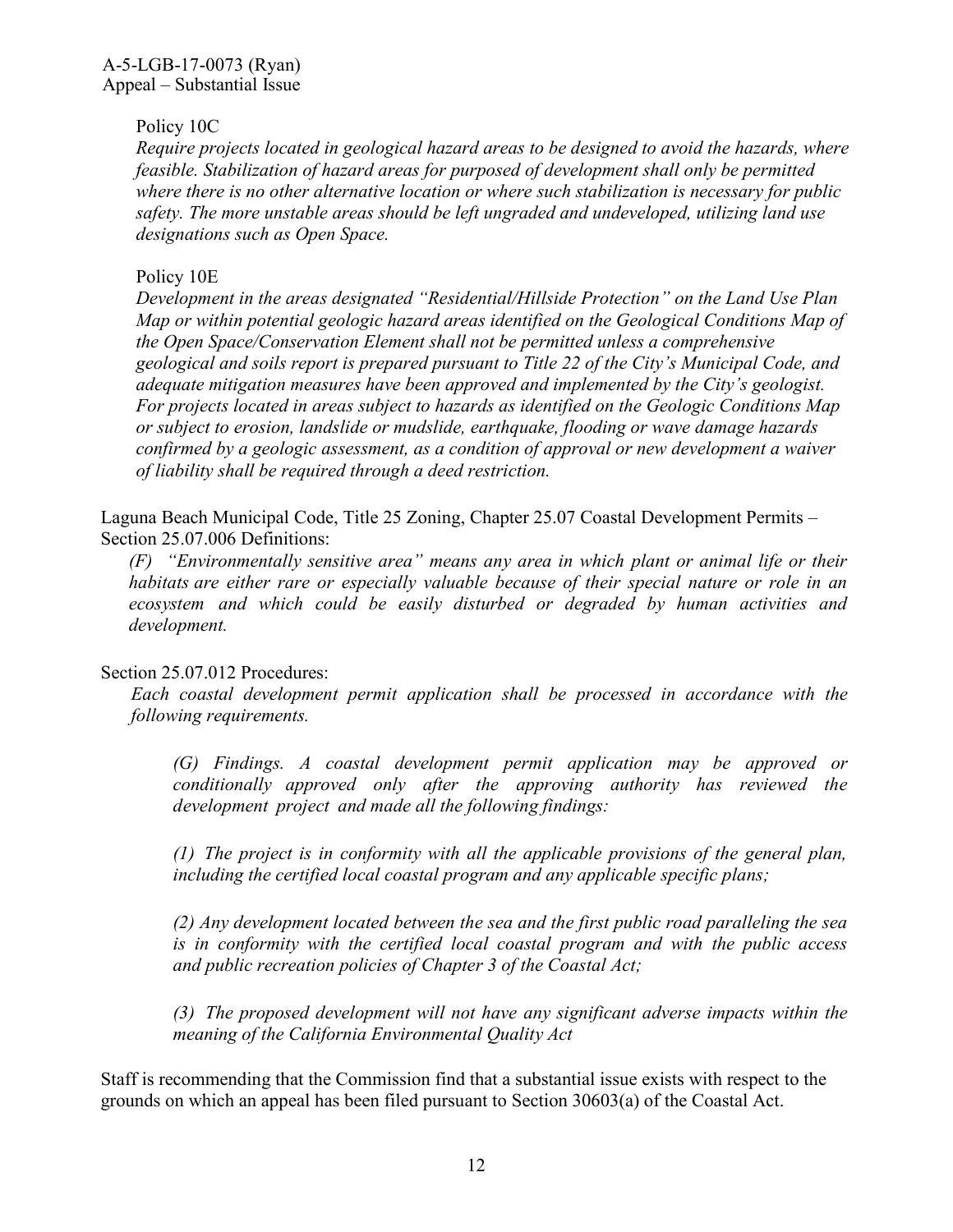### **Appellant's Argument: This project qualifies as a 'major remodel'.**

The appellant asserts that the City failed to perform a cumulative analysis prior to making its determination that the proposed foundation repair work constitutes a minor improvement to an existing structure. The appellant maintains that if reviewed in juxtaposition with previous improvements to the main residence on the bluff, the City-approved foundation repair subject to this appeal exceeds the threshold of a minor remodel. The appellant states it is likely that reconstruction of more than 50% of the bluff structure has/is taking place and, therefore, constitutes major remodel, or new development.

Accordingly, the appellant asserts that the bluff residence, which is currently nonconforming to oceanfront bluff edge setback requirements, should be brought to conformity pursuant to Action 7.3.10 of the certified LCP.

The significance of the distinction between a minor remodel and a major remodel is that existing non-conformities for a minor remodel, such as existing development within the setback area or on the bluff face, may be retained as legal non-conforming development only if the proposed development does not constitute a major remodel pursuant to Action 7.3.10 (cited above). A major remodel is substantial new development, and as such, any existing non-conformities cannot be permitted to remain. The 50% demolition threshold provides one consistent and objective method of dealing with existing non-conformities associated with extensive major remodel projects.

The certified LCP defines a "Major Remodel" as:

*Alteration of or an addition to an existing building or structure that increases the square footage of the existing building or structure by 50% or more; or demolition, removal, replacement and/or reconstruction of 50% or more of the existing structure…* 

The certified Laguna Beach Municipal Code 25.10.008 of the Implementation Plan (IP) states, in relevant part:

*A major remodel is a structural renovation and/or addition, which equals or exceeds fifty percent of the original gross floor area of the structure on the lot.*

The certified Land Use Plan (LUP) does not include a definition of "existing building or structure", as that phrase is used in the definition of a "major remodel". As such, one may refer to the policies of the Coastal Act. In the context of Coastal Act Sections 30253 and 30235, "existing development" refers to development that existed prior to passage of the Coastal Act **in 1977**. Therefore, any improvements to a "development" that existed in 1977 should be analyzed holistically to account for all of the improvements to a development or structure that occurred since 1977. Although Action 7.3.13 of the LCP also defines the phrase "existing development," that definition by its terms applies only for purposes of the specific LCP policy relating to shoreline/bluff protective devices, and not to the policies regarding what is a "major remodel."

The subject property is currently developed with a residence with a two-car garage on the bluff, funicular, and detached second residential unit on the sand below at the base of the bluff. According to public property file documents provided by the appellant, the original bluff residence and guest house on the beach were constructed circa 1963, prior to the passage of the Coast Act in 1977.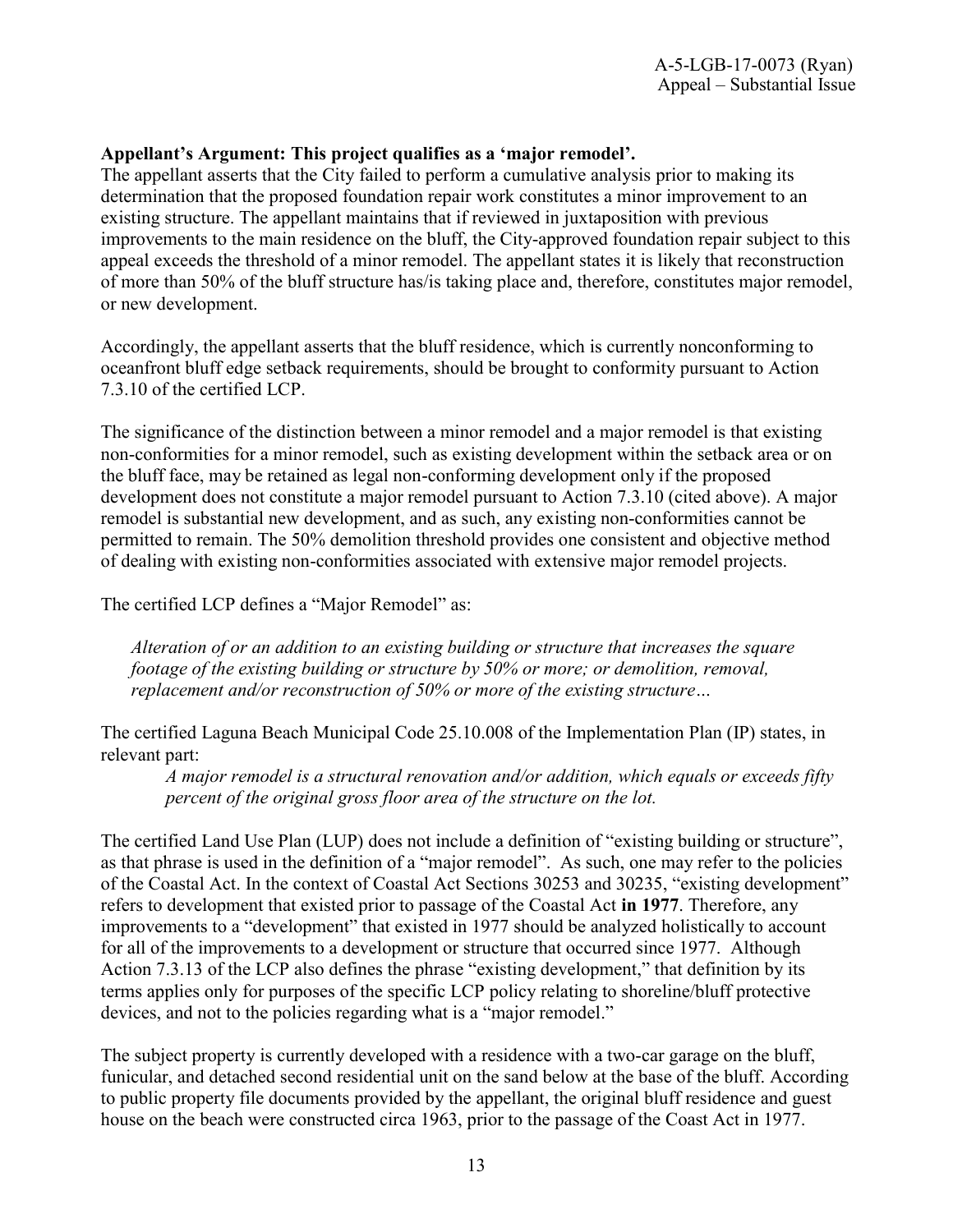Since 1963, the property has been granted entitlements by the local government authorizing: repairs to the guest house (1983); remodel with additions and new foundation elements to the principal residence and guest house (1993); conversion of the guest house into a second residential unit (1995); construction of a deck extension/privacy screen and placement of treads for new stairway down to the beach (2003); and reconstruction of the garage and exterior remodel of both the principal residence and second residential unit (beach house) including window and door modifications (2016). Commission staff, however, has only been provided vague descriptions of the previous site improvements. Therefore, there is uncertainty about the actual scope and extent of these previous improvements to the original structures since 1977, as well as whether these improvements in conjunction with the presently proposed development constitute a major remodel.

The City-approved foundation repair work subject to this appeal is for placement of three caissons and a new grade beam under the seaside deck of the principal residence on the bluff to repair failing footings, to provide protection, and for slope stabilization. The City characterizes the locallyapproved development as a minor remodel/improvement to an "existing" residence. However, there is no indication in the City's staff report that the City undertook a cumulative analysis of all proposed and previous improvements to the original structures during its consideration of the subject local coastal development permit.

For purposes of defining the current project as a minor remodel/improvement to an "existing" residence, the City may have erroneously applied the definition of "major remodel" pursuant to Ordinance 1543, which defines a "major remodel" as the alteration of or an addition to an existing building or structure at or exceeding 50% at any time *over a three-year period*. Under this definition a cumulative analysis would not be necessary as it would only require the consideration of improvements dating back no more than three years. Ordinance 1543, however, has not been certified by the Commission and should not be used by the City in the LCP-certified coastal zone. For local coastal development permit actions, the City should be using the certified LCP definition of "Major Remodel."

The proposed caisson system is intended to function as a bluff protective device. Therefore, the issue of whether the threshold of a minor remodel has been exceeded is also significant because new development cannot rely on bluff protection pursuant to the policies of the certified LCP. Action 7.3.12 of the Land Use Element of the LUP requires that "new" development be sited and designed to avoid the need for bluff protective devices. Moreover, new development cannot rely on bluff protection to establish geologic stability pursuant to Action 7.3.13 (cited above) of the Land Use Element of the certified LUP.

Moreover, the appellant also contends that the City failed to properly condition the permit involving a "major remodel" and did not require a waiver of bluff protective devices for the protection of any new development, which would be inconsistent with LUP Policy 7.3.9 (cited above). However, whether the City can impose a waiver of a bluff protective devices condition is contingent on whether new development is being proposed based on the context and intent of the certified LCP.

It is unclear whether the extent of the locally-approved foundation repair is to protect existing development or for new development. Therefore, the City does not have an adequate degree of factual support for its decision that the development is consistent with the LCP's characterization of minor remodel/improvement. In addition, there is a potential that the primary residence on the bluff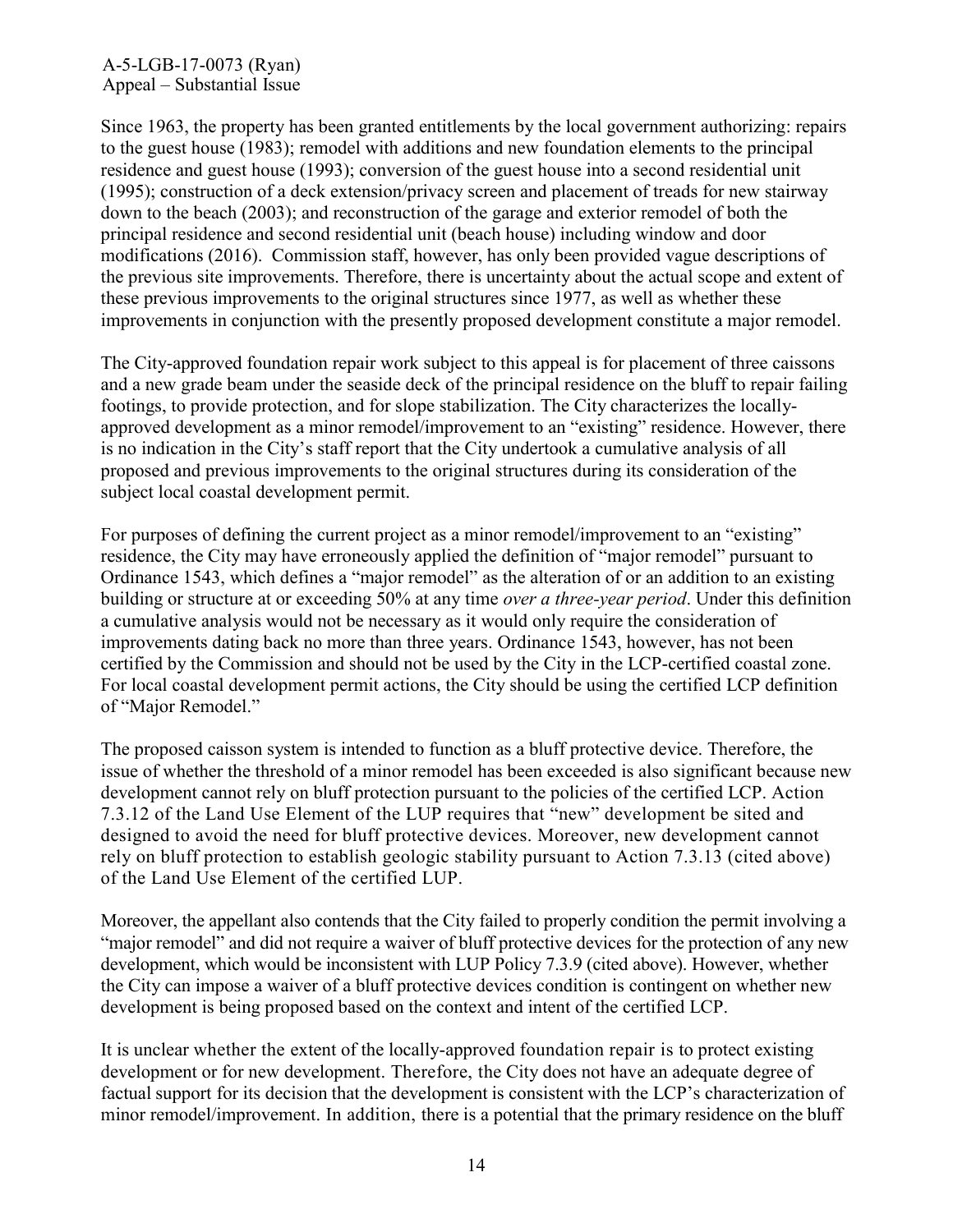may constitute new development or that the locally-approved development will result in the major remodel/reconstruction of an existing structure per applicable LCP policies. Accordingly, there is a potential that the proposed bluff protective device is inconsistent with the policies of the LCP concerning new development and bluff protection. For the foregoing reasons, the Commission finds that a substantial issue exists with respect to the grounds on which the appeal was filed pursuant to section 30603 of the Coastal Act as to this specific issue.

#### **Appellant's Argument: Bluff face/edge and Bluff Development; Setback requirements.**

The appellant asserts that given that the City-approved development is likely sited on the bluff face, the main residence is no longer considered "existing development", and the City-approved caissons provide bluff protection to new development, the City-approved project does not conform to the LCP policies relating to new development on the bluff face and setback requirements.

The appellant cites a letter prepared by Morris Skenderian & Associates, A.I.A to the City Zoning Administrator, dated January 28, 1993, recognizing the 'absence of a bluff top' at the site. Accordingly, the appellant asserts that the main residence in its entirety is likely on the bluff face and, therefore, the proposed project would also be on the bluff face. The 'absence of a bluff top' determination contradicts the City's more recent determination that the proposed development extends into the 25-ft. bluff setback. The appellant contends that a bluff edge determination is necessary to properly consider and review the project.

Entry 101 of the Land Use Element (LUE) Glossary, a component of the City of Laguna Beach certified LCP, contains the following definition of Oceanfront Bluff Edge or Coastal Bluff Edge:

*The California Coastal Act and Regulations define the oceanfront bluff edge as the upper termination of a bluff, cliff, or seacliff. In cases where the top edge of the bluff is rounded away from the face of the bluff, the bluff edge shall be defined as that point nearest the bluff face beyond which a downward gradient is maintained continuously to the base of the bluff. In a case where there is a step like feature at the top of the bluff, the landward edge of the topmost riser shall be considered the bluff edge. Bluff edges typically retreat over time as a result of erosional processes, landslides, development of gullies, or by grading (cut). In areas where fill has been placed near or over the bluff edge, the original bluff edge, even if buried beneath fill, shall be taken to be the bluff edge.*

Commission staff did not receive a copy of the public record file for the proposed foundation repair subject to this appeal before the publication of this staff report. However, staff was provided a copy of the City's staff report for the project, which concludes that the proposed foundation repair would encroach into the required 25-ft. blufftop setback. This conclusion contradicts the 1993 public documents cited by the appellant that seem to indicate that the onsite development encroaches onto the bluff face but meets a stringline setback.

Without the record file for the proposed development, Commission staff is unable to confirm if a recent analysis of the top of the bluff, or bluff edge, was provided to the City. Moreover, the information provided to Commission staff is not sufficient to adequately determine the bluff edge of the development site. Therefore, concerns regarding the project site's location on the bluff and whether or not the proposed development is consistent with the LCP policies concerning bluff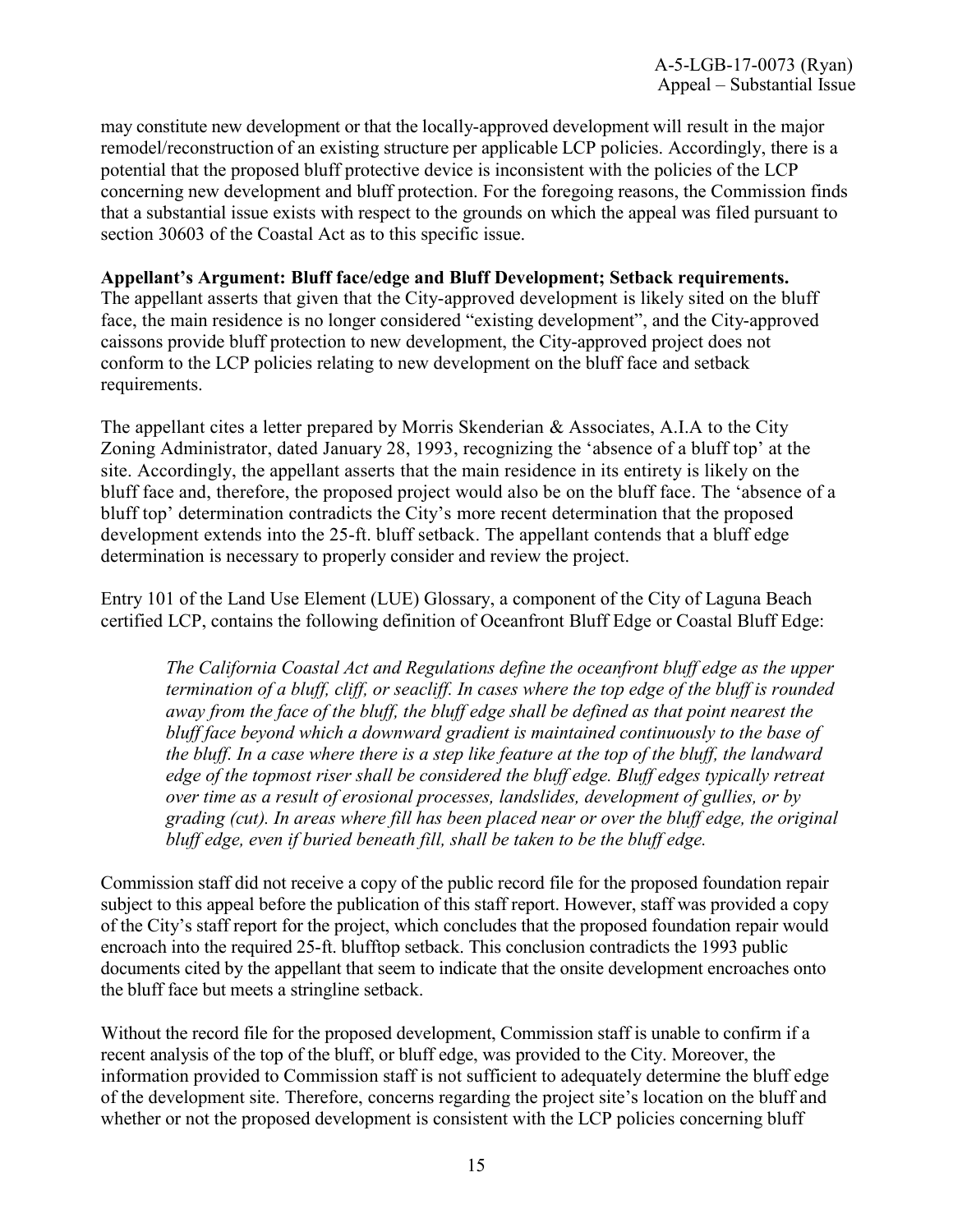edge setback requirements have not been addressed. Therefore, there is a potential that the main residence is located on the bluff face and additional review of this issue is necessary.

The appellant contends that with the foundation repair proposal, the main residence will no longer (if it does not already) meet the definition of an "existing" structure. Therefore, the proposed development is inconsistent with Action 7.3.10 of the LUE (cited above), which allows oceanfront bluff homes that are legally nonconforming as to oceanfront bluff edge setback to be maintained and repaired only within the thresholds of a minor remodel. Under this policy, a preexisting nonconforming oceanfront bluff structure would have to be brought into conformity with the LCP for improvements that constitute new development. As detailed in the subsection above, the status of the bluff residence as an "existing" structure or "new" structure is unclear.

Without a proper bluff edge determination, together with a cumulative analysis to verify the proposed development meets a minor remodel, it is difficult to know whether or not the cityapproved development is consistent with the policies of the LCP and to determine all the necessary and appropriate conditions (e.g. minimum bluff setbacks, no development on the bluff face, future improvements restrictions, prohibiting reliance of new development on bluff protective devices, etc.). The City's findings fail to provide an adequate degree of factual and legal support for its decision to approve the proposed development and grant a Local CDP. Further information is required to determine whether or not the project is consistent with all the applicable policies of the LCP. Therefore, the Commission finds that the project does raise a substantial issue with respect to this issue raised by the appeal.

#### **Appellant's Argument: City should have considered alternatives to the proposed Bluff Protective Devices.**

The appellant asserts that the City authorized the proposed bluff protection without any consideration of other feasible and reasonable alternatives pursuant to LCP requirements.

The appellant cites Policy 1.5C of the Open Space/Conservation (OS/C) Element of the certified LUP. Policy 1.5C relates to seawall and other shore protection devices and states, in relevant part:

*An investigation of reasonable and feasible alternatives that accomplish the same, or similar, level of protection must be provided with every application for the construction of a shore-protection device…*

Policy 1.5C broadly governs shore protection devices and clearly requires that the local government consider any feasible alternatives. In addition, other policies in the certified LUP specifically govern the use of bluff protective devices and similarly require that the City consider alternatives to any proposal involving bluff protection. Action 7.3.13 of the LUP (cited above) limits the use of bluff protective devices to the minimum required to protect "existing" development and requires that any such protective devices be sited and designed as far landward as possible. Since an alternative analysis was not provided in the record, one cannot determine if the proposed project is the minimum necessary to address the situation, and if the proposed bluff protection has been sited and designed as far landward as possible.

Additionally, in its staff report, the City states that the subject caisson system/foundation repair "*is proposed at an area underneath the existing deck that is experiencing foundation failure and has*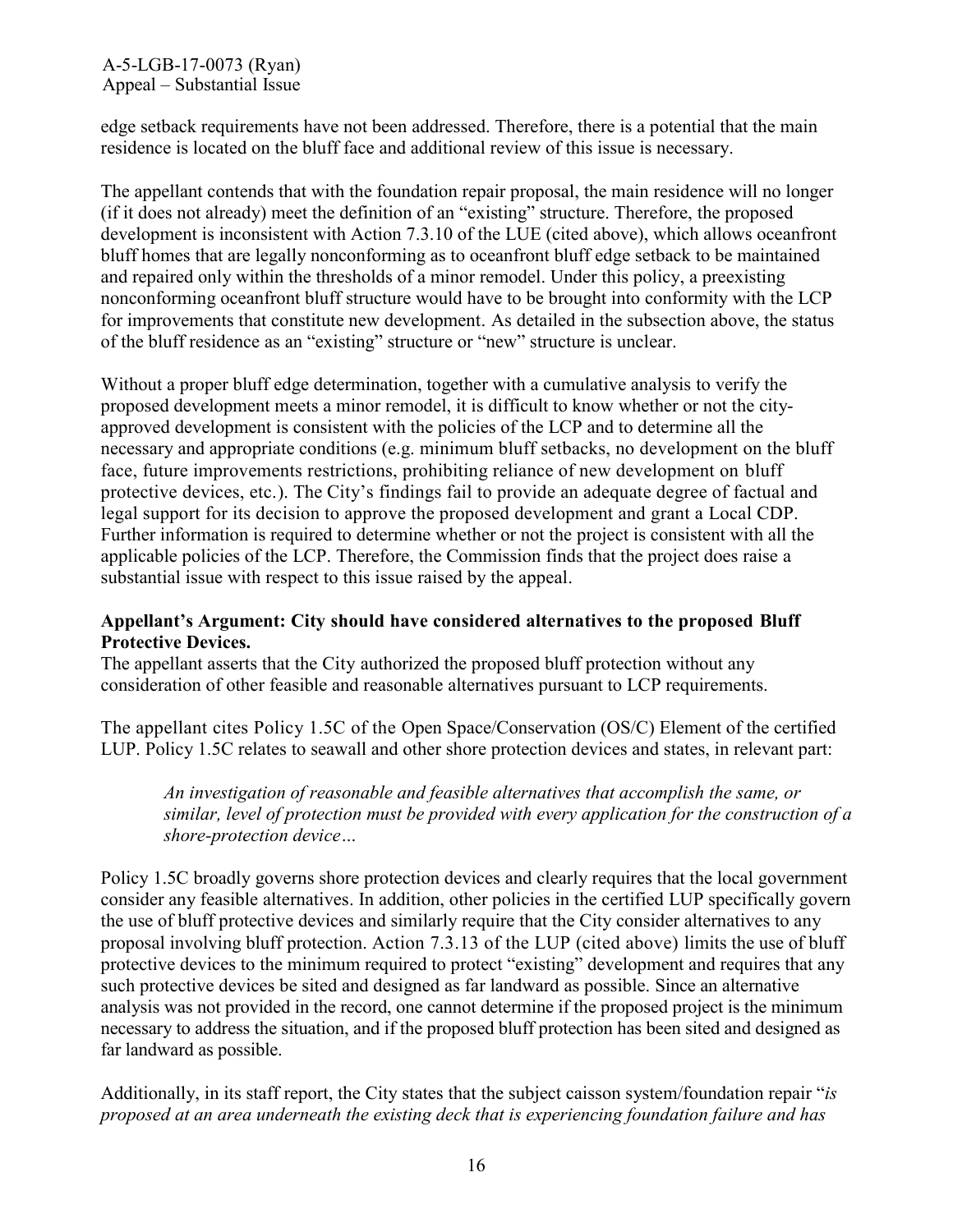*been denuded by vegetation."* Other times, the City's report indicates that the proposed development is for the protection of the residence. Therefore, because of discrepancies in the City's findings, it is unclear whether the proposed development is intended to protect the principal structure or an accessory structure. The proposed caisson system is a form of bluff protective device, which should not be permitted for the sole purpose of protecting an accessory structure (e.g. decks, stairs, pools, etc.) pursuant to Action 7.3.13. If the bluff protection is intended to protect the deck, the locally-approved project would be inconsistent with the LCP. An alternative would be to remove the accessory structure consistent with LUP Action 10.2.8 (cited above), which requires that accessory structures be removed or relocated landward when threatened by erosion, geologic instability or other coastal hazards.

The City should have considered project alternatives to ensure the project's consistency with the certified LCP, and should have supported its decision through adequate findings to address this issue. The City's decision that the development is consistent with the provisions of the LCP is not supported by the Local CDP's findings. Therefore, a substantial issue exists with respect to this issue raised by the appeal.

#### **Appellant's Argument: Unpermitted development exists onsite.**

The appellant asserts that the site has a history of unpermitted development. The alleged unpermitted work includes the intensification and expansion of the detached beach house located within the property on the sandy beach at the base of the bluff.

Section 25.05.050 of the IP (cited above) requires approval of a coastal development permit for any development within the coastal zone that constitutes development as defined in Section 25.07.006(D).

Development is broadly defined by Section 25.07.006(D), which states:

*"Development" means the placement or erection of any solid material or structure on land or in or under water; the discharge or disposal of any dredged material or of any gaseous, liquid, solid or thermal waste; the grading, removing, dredging, mining or extraction of any materials; change in the density or intensity of use of land including, but not limited to, the subdivision of land pursuant to the Subdivision Map Act (commencing with Section 66410 of the Government Code) and any other division of land, including lot splits; change in intensity of use of water, or of access, thereto; the construction, reconstruction, demolition or alteration of the size of any structure, including any facility of any private, public or municipal utility; and the removal or harvesting of major vegetation other than for agricultural purposes; and kelp harvesting."* 

Any non-exempt development activity (e.g. change in intensity of use and alteration of the size of any structure) conducted in the Coastal Zone without a valid coastal development permit, or which does not substantially conform to a previously issued permit, constitutes a violation of the certified LCP.

According to the property file, the main residence was likely constructed prior to 1963 and the beach house was constructed circa 1963. The beach house was constructed as a 639 sq. ft. structure. In 1983, the City granted a Local CDP (CD 83-03Z) for repairs to the guest house due to winter storm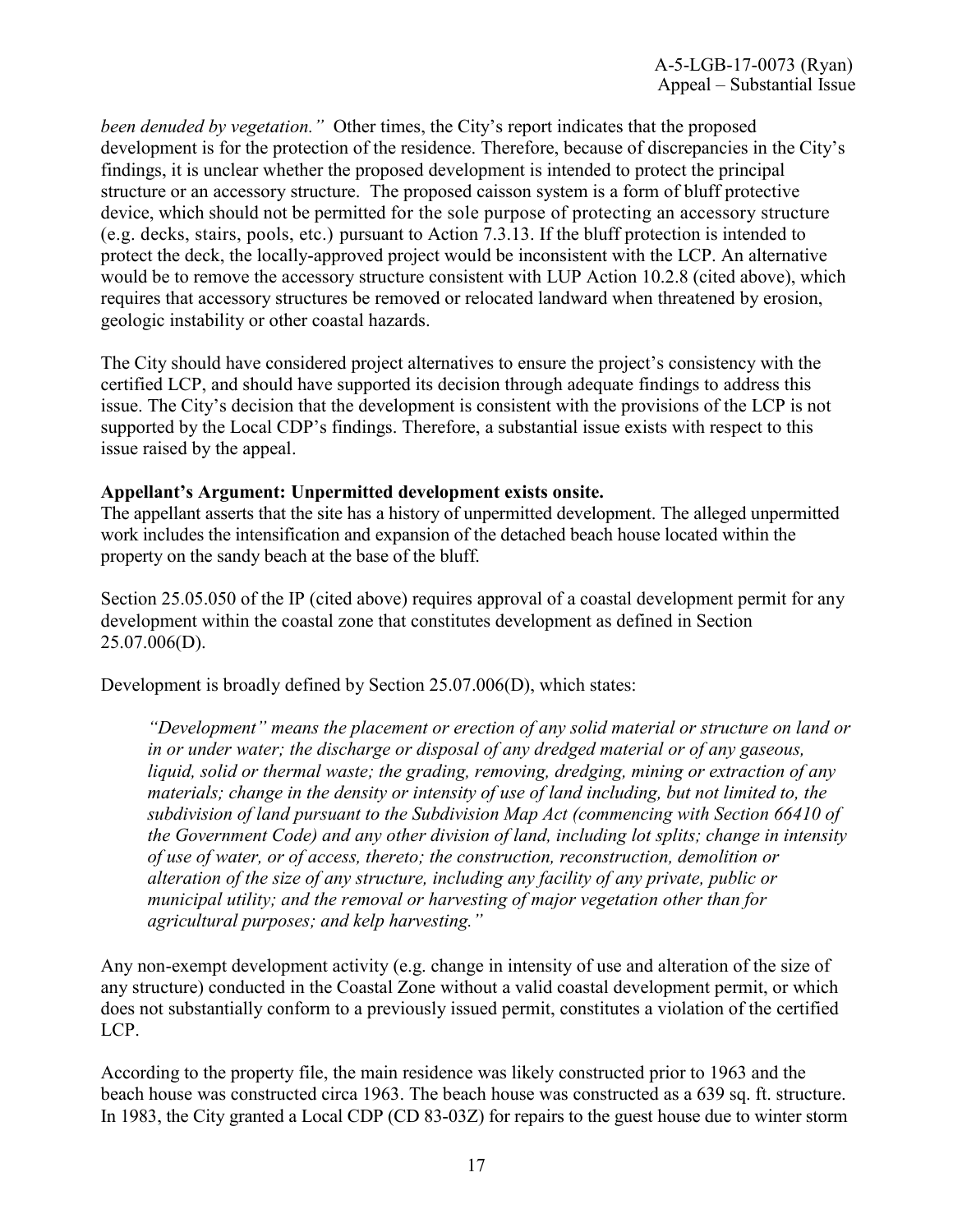damage with conditions limiting the structure as a guest house without a kitchen. The City issued a local CDP in 1993 for a remodel of the guest house, which was then noted to be 744 sq. ft. In 1995, the City granted a use permit to allow the conversion of the guest house into a second residential unit. According to the appellant, the beach house has increased in size since 1995 and is currently approximately 1,162 sq. ft. Notwithstanding the use permit, there is no record of either of these projects (i.e. change in intensity of use and alteration of size of beach house) having obtained local coastal development permits from the city or emergency permit(s) from the Coastal Commission.

Action 7.3.8 of the LUP requires applications where applicable to removal all unpermitted structures on oceanfront bluff sites.

*Action 7.3.8 On oceanfront bluff sites, require applications where applicable, to identify and removal all unpermitted and/or obsolete structures, including but not limited to protective devices, fences, walkways, and stairways, which encroach into oceanfront bluffs.* 

The City did not address this issue and did not require the removal of any alleged unpermitted development. Pursuant to Action 7.3.8 the City should have reviewed the development on the site in order to determine if that policy is applicable to the approved project and to ensure the project's consistency with the certified LCP. In addition, any unpermitted expansion of the structure on the sandy beach could result in adverse impacts to public access. The City's action does not include adequate findings to address this issue. Therefore, a substantial issue exists with respect to this issue raised by the appeal.

## **SUBSTANTIAL ISSUE FACTORS:**

Applying the five factors typically relied upon by the Commission in making a determination whether an appeal raises a substantial issue or not confirms that the appeal does raise a "substantial issue" per Section 30625(b)(2).

1. **The degree of factual and legal support for the local government's decision that the development is consistent with the relevant provisions of the Coastal Act.** The City did not substantially support its approval and findings of the project's consistency with all the applicable provisions of the certified LCP and the public access and recreation policies of the Coastal Act (specifically the bluff top/face policies). In addition, considering the evidence in the record, the actual extent of the proposed development is unclear, which necessarily means that evaluation of the project's consistency with the LCP policies cannot be made at this time. Therefore, there is a low degree of factual and legal support for the local government's decision.

#### 2. **The extent and scope of the development as approved or denied by the local government.**

The local government granted a Local CDP for "foundation repair work within the blufftop setback". Without an adequate analysis of the locally-approved project including consideration of the location of the proposed development on the bluff and past improvement of the primary residence, the extent of the work is unclear. The local coastal development permit is also unclear whether the City-approved development is to protect the seaside deck or the principal residence on the bluff. The simple fact that the scope of work is unclear strongly supports a finding of substantial issue on the basis of this factor.